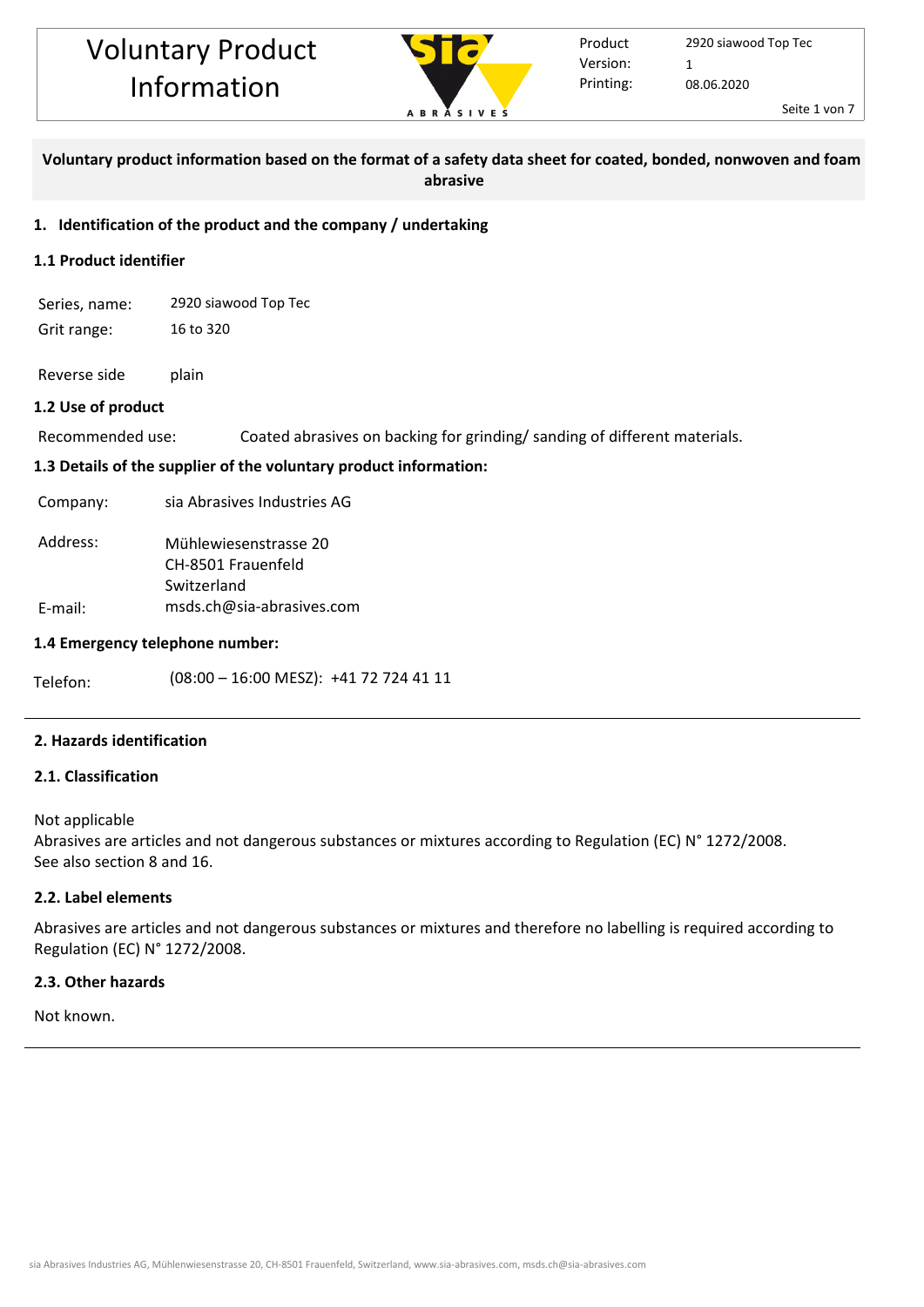

#### **3. Composition/information on ingredients**

The product contains the following ingredients which are classified according to Regulation (EC) Nr. 1272/2008 or for which a community occupational exposure limit value exists

| Substances | $EC-N^{\circ}$ | $CAS-N°$ | $ REACH Reg. N^{\circ} $ Conc. $(\%)$                           | Classification acc. to Regulation (EC) N° |                          |
|------------|----------------|----------|-----------------------------------------------------------------|-------------------------------------------|--------------------------|
|            | (if available) |          | $\left  \right $ (if available) $\left  \right $ (if available) | 1272/2008                                 |                          |
|            |                |          |                                                                 | Hazard classes /                          | <b>Hazard statements</b> |
|            |                |          |                                                                 | hazard categories                         |                          |

Nothing to declare.

(for full text of H-phrases see section 16)

**Remark** No PDMS (silicone-oils) present in this product

#### **4. First aid measures**

See also section 8 and 16

#### **4.1. Description of first aid measures**

Inhalation:

Not possible, due to the form of the product. If dust is inhaled, move person to fresh air. If breathing is difficult, have qualified personnel administer oxygen. Seek medical attention if irritation or other symptoms persist.

#### Eye contact

Remove contact lenses if present and easy to do so. Flush eyes thoroughly with large amounts of water, holding eyelids open. If irritation persists, seek medical attention.

Skin contact

Ingestion Wash skin with soap and water. If irritation or other symptoms develop, seek medical attention. sist.

Not likely, due to the form of the product. In the event of, do not induce vomiting. Rinse mouth with water. Seek medical attention if a large amount is swallowed or if you feel unwell..

#### **4.2. Most important symptoms and effects, both acute and delayed**

Not known, but dust may cause eye and respiratory irritation. Prolonged inhalation of high concentration of dust may cause adverse effects on the lungs.

#### **4.3. Indication of any immediate medical attention and special treatment needed**

Not relevant. Treat symptomatically.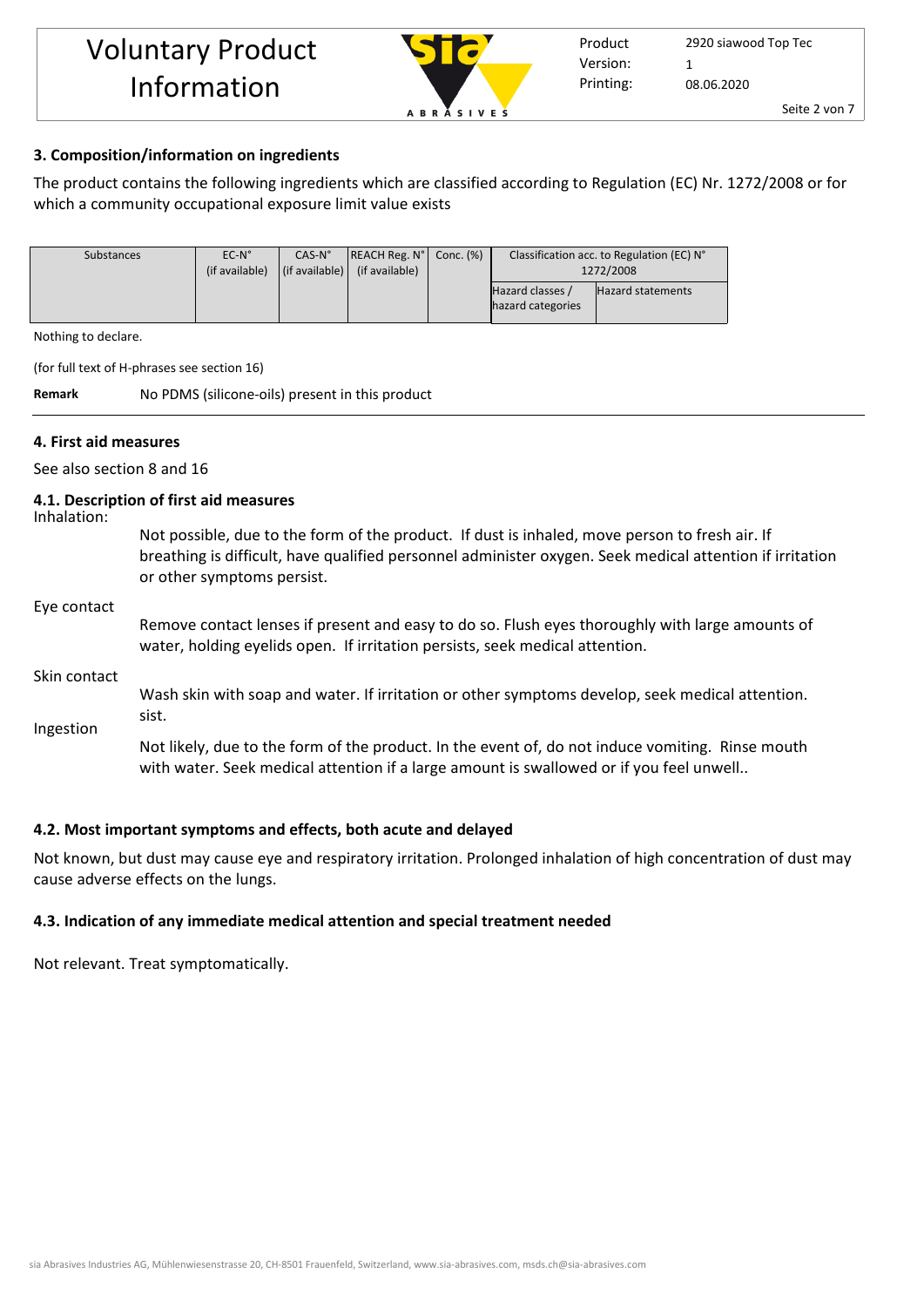

### **5. Fire fighting measures**

#### **5.1. Extinguishing media:**

Extinguishing media: water, foam, sand, powder or C02 as appropriate for surrounding materials.

#### **5.2. Special hazards arising from the product**

Toxic fumes may occur. Use respiratory protective equipment.

#### **5.3. Special protective equipment and precautions for fire-fighters**

Extinguishing materials should be selected according to the surrounding area.

#### **6. Accidental release measures**

Not applicable.

#### **7. Handling and storage**

Follow instructions of grinding machine manufacturers and the relevant national regulations. In addition, observe the safety recommendations of the manufacturer.

#### **8. Exposure controls/personal protection**

#### **8.1. Control parameters**

Before grinding it is recommended to perform a risk assessment and to use personal protection equipment accordingly.

Occupational exposure limit values and/or biological limit values.

Keep exposure to the following components under surveillance. (Observe also the regional official regulations

**Abbreviation:** e: inhalable

a: respirable / alveolengängig NA: not applicable / nicht zutreffend

#### **EUROPE:**

Longterm: The employees average airborne exposure in any 8hour work shift of a 42hour work week which shall not be exceeded. Shortterm: Maximum exposure of four 15min periods per 8 hour shift, with at least 60 minutes between exposure periods

Note: Hazardous dust of the workpiece material may be generated during grinding and/or sanding operations. National regulations for dust exposure limit values have to be taken into consideration.

#### **8.2. Exposure controls**

#### **8.2.1. Individual protection measures**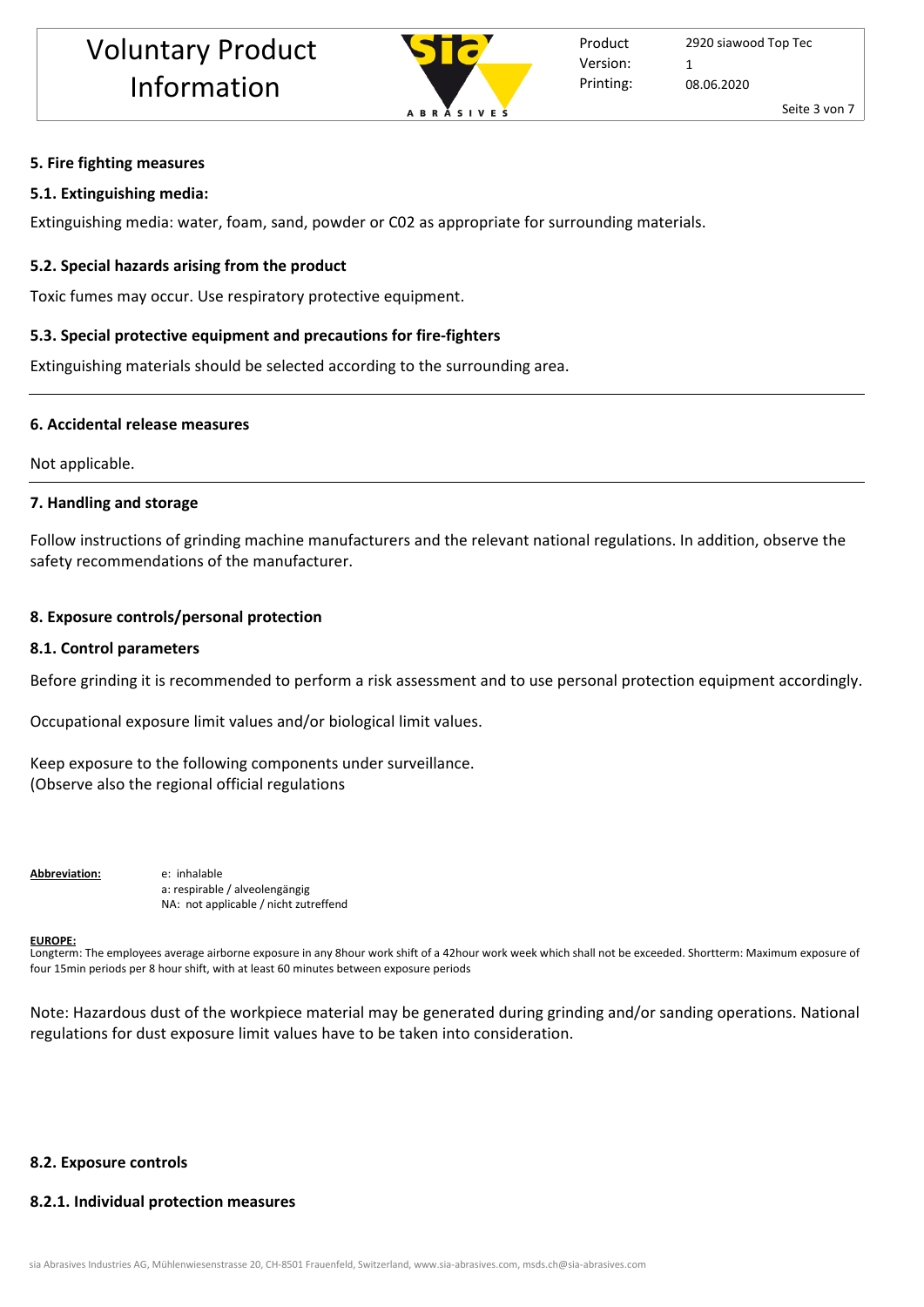

Product Printing: Version: 1

2920 siawood Top Tec 08.06.2020

Seite 4 von 7

## **8.2.1.1. Respiratory protection**

Use respiratory protective equipment (type depends on specific application and material being ground)

## **8.2.1.2. Hand protection**

Wear protective gloves (type depends on specific application and material being ground)

## **8.2.1.3. Eye protection**

Wear protective goggles or face shield (type depends on specific application and material being ground)

## **8.2.1.4. Hearing protection**

Use hearing protection (type depends on specific application and material being groun)

## **8.2.1.5. Body protection**

Use protective clothing (type depends on specific application and material being ground)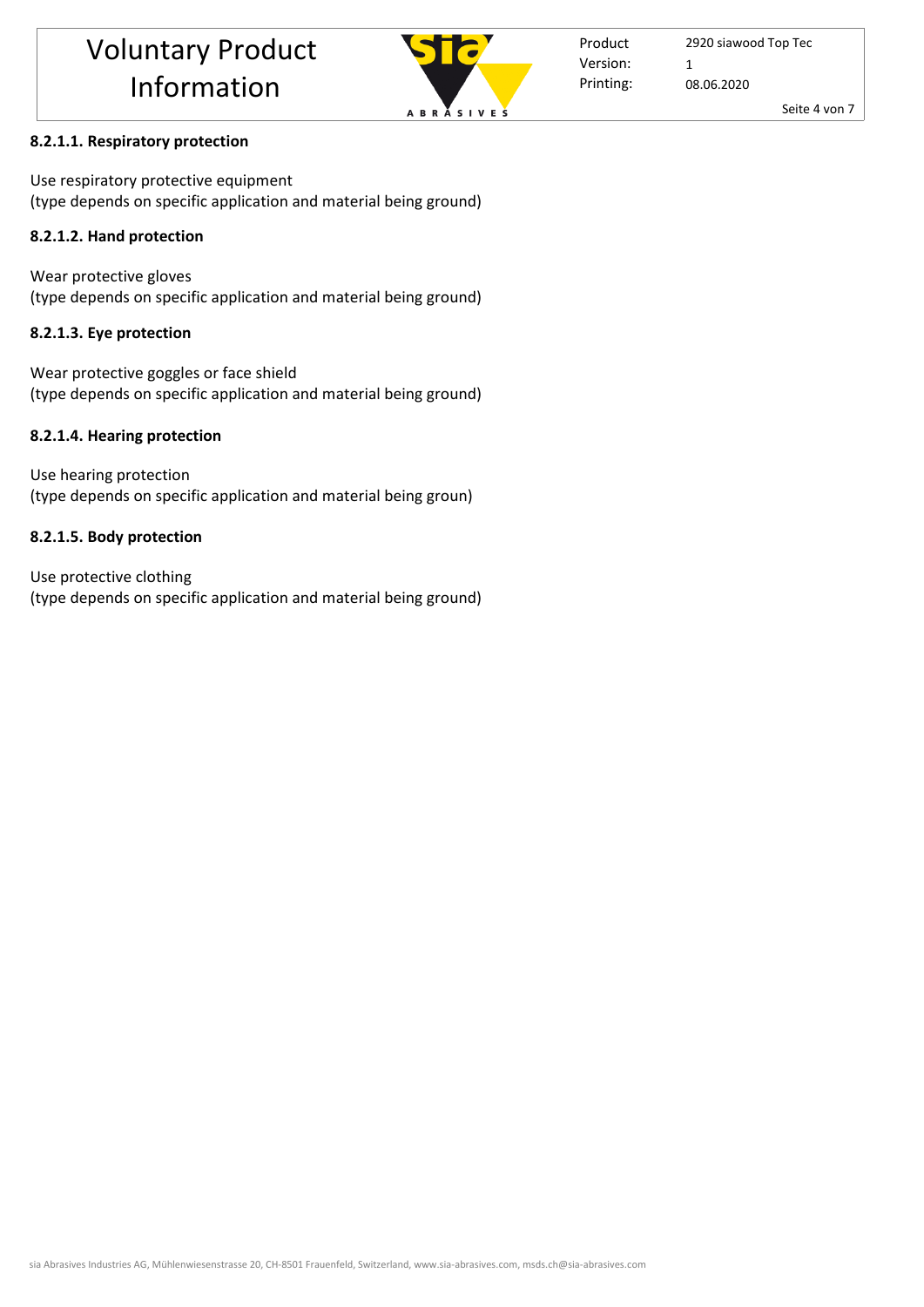

Product Printing: Version: 1

2920 siawood Top Tec 08.06.2020

Seite 5 von 7

## **9 Physical and chemical properties**

## **9.1 Information on basic physical and chemical properties**

| <b>General Physical Form</b>             | abr prod EN            |
|------------------------------------------|------------------------|
| <b>Product Apperance</b>                 | Solid abrasive product |
| Grade                                    | 16-180                 |
| color                                    | brown-red              |
| odor                                     | No odor                |
| Odor Threshold                           | Not applicable         |
| рH                                       | Not applicable         |
| Meltingpoint                             | Not applicable         |
| Boilingpoint                             | Not applicable         |
| Flashpoint                               | Not applicable         |
| Evaporationrate                          | Not applicable         |
| Flammable Limits (LEL)                   | Not applicable         |
| Flammable Limits (UEL)                   | Not applicable         |
| <b>Vapor Density</b>                     | Not applicable         |
| Specific Gravity                         | Not applicable         |
| Solubility in Water                      | Not applicable         |
| Solubility Non Water                     | Not applicable         |
| Partition coefficient: n-octanol / water | Not applicable         |
| <b>Autoignition Temperature</b>          | Not applicable         |
| Decomposition Temperature                | Not applicable         |
| Viscosity                                | Not applicable         |

#### **9.2. Other information**

None

#### **10. Stability and reactivity**

#### **10.1. Reactivity**

Product is stable when handled or stored correctly.

#### **10.2. Chemical stability**

No decomposition in normal use.

#### **10.3. Possibility of hazardous reactions**

No dangerous reactions known.

#### **10.4. Conditions to avoid**

Product is stable when handled or stored correctly.

#### **10.5. Incompatible materials**

No dangerous reactions known.

#### **10.6. Hazardous decomposition products**

None known. At temperatures exceeding 250° C hazardous or toxic decomposition products may be generated – see section 5.2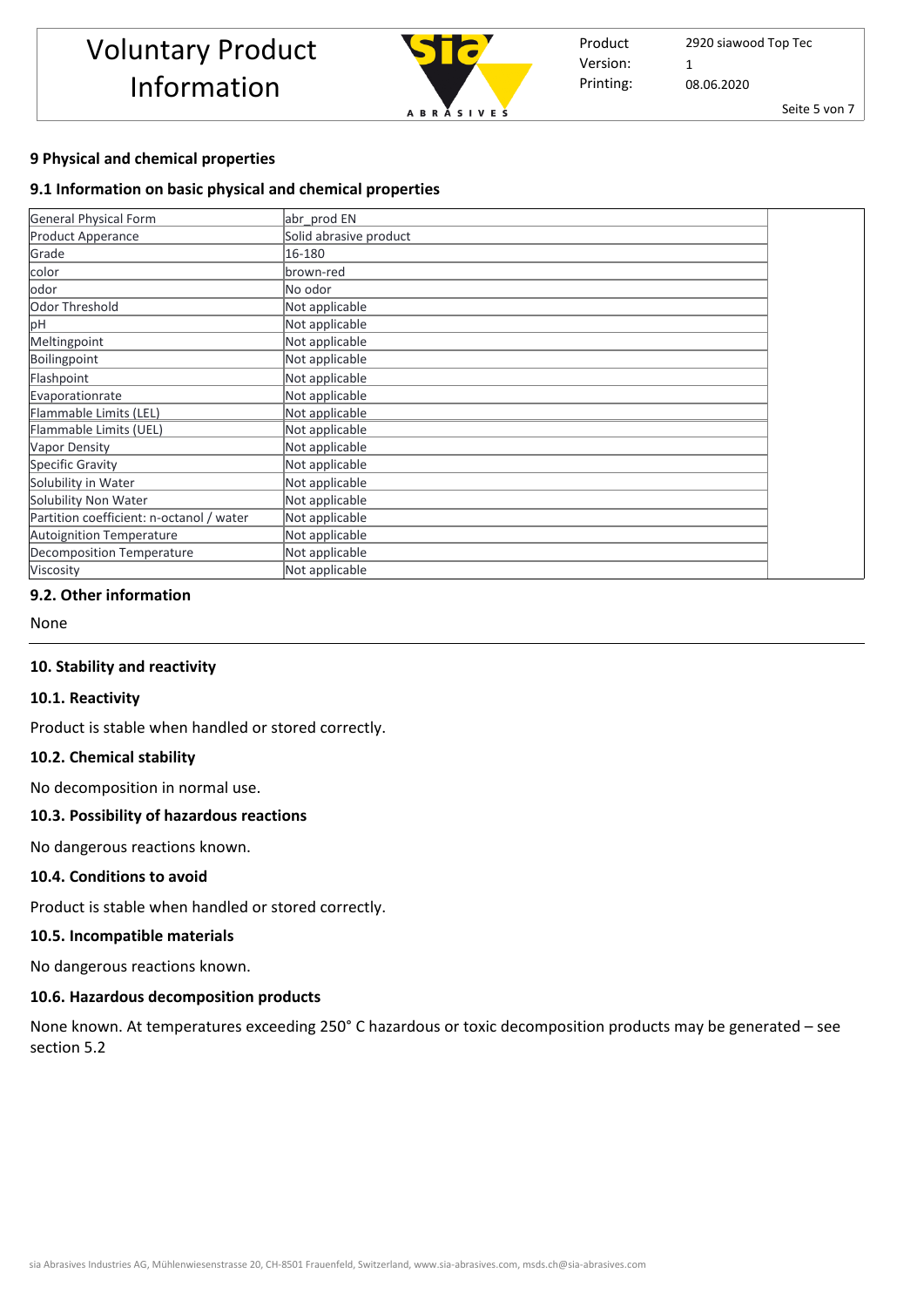

Product Printing: Version: 1

2920 siawood Top Tec 08.06.2020

Seite 6 von 7

## **11. Toxicological information**

## **11.1. Information on acute effects of exposure**

No toxicological effects if inhaled or swallowed or with eye or skin contact are known. See also section 8.

## **12. Ecological information**

## **12.1. Toxicity**

No effects known.

## **12.2. Persistence and degradability**

No biodegradable potentials known.

## **12.3. Bioaccumulative potential**

No potentials known.

## **12.4. Mobility in soil**

No potentials known.

## **12.5. Results of PBT and vPvB assessment**

Not relevant.

## **12.6. Other adverse effects**

No effects known.

## **13. Disposal considerations**

## **13.1. Waste treatment methods**

Dispose in accordance with all local, state and national regulations. Local regulations may be more stringent than regional and national requirements. It is the responsibility of the waste generator to determine the toxicity and physical characteristics of the material to determine the proper waste identification and disposal in compliance with applicable regulations.

## **13.1.2. Product**

Follow national and regional regulations.

Due to the ingredients and properties disposal as non hazardous waste (2000/532/EC) is possible if no hazardous materials are added to the abrasives. (EWC – Nr. 120121),